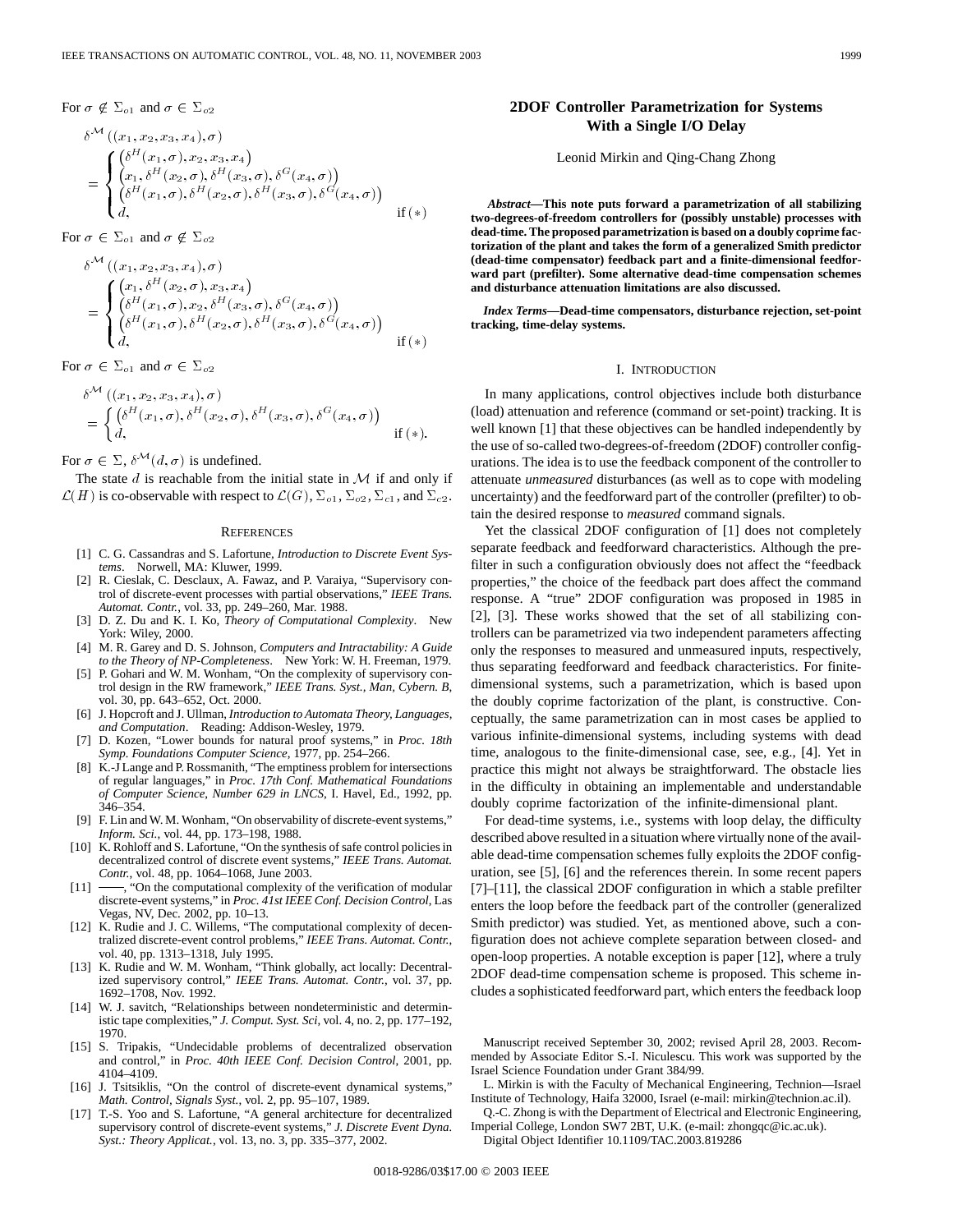twice, before and after the feedback controller. The scheme in [12], however, is custom built for processes consisting of an integrator and dead-time and not readily applicable to other systems.

In this note, we derive a 2DOF parametrization of the set of all stabilizing controllers for systems with a single I/O delay. The parametrization is based on a doubly coprime factorization of the plant. The main contribution of this note lies in the fact that the resulting parametrization has the form of a generalized Smith predictor (dead-time compensator), so that it can be easily understood and implemented. Compared with the scheme of [12], the proposed configuration has two advantages. First, it is applicable to general dead-time processes rather than to an integrator only. Second, the feedforward part of the proposed parametrization is finite dimensional, whereas in the parametrization of [12] it contains a delay. The latter advantage is achieved by entering the prefilter "in the middle" of the feedback controller. To the best of our knowledge, this has not yet been exploited in the delay literature.

The note is organized as follows. In Section II preliminary results are collected for the doubly coprime factorization of DT systems. The parametrization itself is presented in Section III and some of its variations are discussed in Section IV. Finally, Section V addresses some limitations imposed on the disturbance attenuation by the delay.

### II. PRELIMINARIES: COPRIME FACTORIZATION OF DT SYSTEMS

Since the construction of the doubly coprime factorizations plays a key role in the theory of 2DOF control systems, we start with a brief review of some recent results, mainly from [13], [14], on the doubly coprime factorization of the following systems with a single I/O delay:

$$
P(s) = P_r(s)e^{-hs}
$$
 (1)

where  $P_r$  is a proper rational transfer matrix and h is the dead-time. The problem is to find stable (i.e., belonging to  $H^{\infty}$ ) transfer matrices  $N, M, \tilde{N}, \tilde{M}, X, Y, \tilde{X}$ , and  $\tilde{Y}$  satisfying the Bézout identity

$$
\begin{bmatrix} \tilde{X} & \tilde{Y} \\ -\tilde{N} & \tilde{M} \end{bmatrix} \begin{bmatrix} M & -Y \\ N & X \end{bmatrix} = \begin{bmatrix} I & 0 \\ 0 & I \end{bmatrix}
$$
 (2)

and such that  $P = N M^{-1} = \tilde{M}^{-1} \tilde{N}$ .

In principle, " $N$ " and " $M$ " parts can easily be derived from the right and left coprime factorizations of the rational part of  $P$ . Indeed, let

$$
P_r = N_r M_r^{-1} = \tilde{M}_r^{-1} \tilde{N}_r
$$
 (3)

be (right and left) coprime factorizations of  $P_r$ . It can then be shown (see, e.g., [14, Lemma 3.2]) that  $N = N<sub>r</sub>e^{-h s}$  and  $M = M<sub>r</sub>$  are right coprime,  $\tilde{N} = \tilde{N}_r e^{-hs}$  and  $\tilde{M} = \tilde{M}_r$  are left coprime, and, moreover, they constitute strongly coprime factorizations  $[15]$  of  $P$ . The generation of the " $X$ " and " $Y$ " parts is less evident, though the proof of Lemma 3.2 in [14] is constructive. The Lemma below, which is essentially from [13], gives a method for generating these transfer matrices (to make the presentation self-contained, the proof is also given):

*Lemma 1:* Let  $P_a$  be a rational transfer matrix so that

$$
\Pi(s) \doteq P_a(s) - P_r(s)e^{-hs} \in H^{\infty}
$$
 (4)

and let  $N_a$ ,  $M_a$ ,  $\tilde{N}_a$ ,  $\tilde{M}_a$ ,  $X_a$ ,  $Y_a$ ,  $\tilde{X}_a$ , and  $\tilde{Y}_a$  constitute the doubly coprime factorization of  $P_a$ . Then

$$
\begin{bmatrix} M & -Y \\ N & X \end{bmatrix} = \begin{bmatrix} I & 0 \\ -\Pi & I \end{bmatrix} \begin{bmatrix} M_a & -Y_a \\ N_a & X_a \end{bmatrix}
$$
 (5a)

and

$$
\begin{bmatrix}\n\tilde{X} & \tilde{Y} \\
-\tilde{N} & \tilde{M}\n\end{bmatrix} = \begin{bmatrix}\n\tilde{X}_a & \tilde{Y}_a \\
-\tilde{N}_a & \tilde{M}_a\n\end{bmatrix} \begin{bmatrix}\nI & 0 \\
\Pi & I\n\end{bmatrix}
$$
\n(5b)

constitute a doubly coprime factorization of P.

*Proof:* Since  $\Pi \in H^{\infty}$ , the right-hand sides of (5) also belong to  $H^{\infty}$ . Equality (2) is verified by the direct substitution. Now, to complete the proof one only needs to show that  $NM^{-1} = P = \tilde{M}^{-1}\tilde{N}$ . The first equality follows from

$$
NM^{-1} = (N_a - \Pi M_a)M_a^{-1} = P_a - \Pi = P
$$

and the second equality is verified similarly.

Lemma 1 enables one to express a doubly coprime factorization of the DT system  $P$  in terms of that of a rational transfer matrix  $P_a$  which is only constrained to satisfy (4). Such a  $P_a$  can always be found, though its choice is nonunique. Possible choices for  $P_a$  will be discussed in Section IV. Here we just note that, as one could expect,  $P_r$ and  $P_a$  always share their  $H^{\infty}$  denominators in both left and right coprime factorizations [14].

*Lemma 2:* Let  $P_a$  be any transfer matrix satisfying (4) and let  $P_r$ be coprimely factorized as in (3). Then:

$$
P_a = (P_a M_r) M_r^{-1} = \tilde{M}_r^{-1} (\tilde{M}_r P_a)
$$

are coprime factorizations of  $P_a$ . Moreover, in this case Lemma 1 yields that  $M = M_r$ ,  $N = N_r e^{-sh}$ ,  $\tilde{M} = \tilde{M}_r$ , and  $\tilde{N} = \tilde{N}_r e^{-sh}$ .

*Proof:* We show the result for the right coprime factorization only; the left coprime case follows by similar arguments.

As follows from (4),  $P_a M_r = \Pi M_r + N_r e^{-sh}$ , so it is stable. Then  $P_a M_r$  and  $M_r$  are right coprime if

$$
\begin{bmatrix} M_r \\ P_a M_r \end{bmatrix} = \begin{bmatrix} I & 0 \\ \Pi & e^{-sh} I \end{bmatrix} \begin{bmatrix} M_r \\ N_r \end{bmatrix}
$$

has full column rank in  $\mathbb{C}^+ \cup \infty$ . Yet this follows by the right coprimeness of  $N_r$  and  $M_r$  and the invertibility of  $M_r(\infty)$ . The results for M and N are now followed by direct substitution.

## III. PARAMETRIZATION OF 2DOF CONTROLLERS

Now we are in position to derive the 2DOF parametrization of all stabilizing controllers for the DT process (1).

It is known [15] that there exists a stabilizing controller  $C$  for a plant P iff the latter has a strongly coprime factorization in  $H^{\infty}$  and then C (internally) stabilizes P iff  $C = -(\tilde{X} + Q\tilde{N})^{-1}(\tilde{Y} - Q\tilde{M})$  for some  $Q \in H^{\infty}$ . Moreover, if a (stable) open-loop transfer matrix (prefilter)  $K$  is added as shown in Fig. 1, then [2], [3] the parametrization has two degrees of freedom in the sense that the choice of  $K$  does not affect the closed-loop characteristics (disturbance attenuation, robustness, etc) and the choice of Q does not affect the nominal command response characteristics. In particular, the closed-loop transfer matrices from  $r$  to  $y$  and  $u$  are

$$
\begin{bmatrix} G_{yr} \\ G_{ur} \end{bmatrix} = \begin{bmatrix} N \\ M \end{bmatrix} K \tag{6a}
$$

and the transfer matrices from  $d$  to  $y$  and  $u$  are

$$
\begin{bmatrix} G_{yd} \\ G_{ud} \end{bmatrix} = \left( \begin{bmatrix} X \\ -Y \end{bmatrix} + \begin{bmatrix} N \\ M \end{bmatrix} Q \right) \tilde{N}.
$$
 (6b)

Theorem 1 provides a DT version of this result.

*Theorem 1:* Consider the DT process(1). For any rational  $P_a$  satisfying(4), the set of all 2DOF stabilizing controllers can be presented in the form depicted in Fig. 2, i.e.,

$$
u = (\tilde{X} + Q\tilde{N})^{-1} \left( Kr + (\tilde{Y} - Q\tilde{M})(y + \Pi u) \right)
$$

where  $\tilde{N}_a$ ,  $\tilde{M}_a$ ,  $\tilde{X}_a$ , and  $\tilde{Y}_a$  are taken from the doubly coprime factorization of  $P_a$  and  $Q$  and  $K$  are arbitrary stable transfer matrices. Moreover, the closed-loop transfer matrices are then

$$
\begin{bmatrix} G_{yr} \\ G_{ur} \end{bmatrix} = \begin{bmatrix} N_r e^{-hs} \\ M_r \end{bmatrix} K \tag{7a}
$$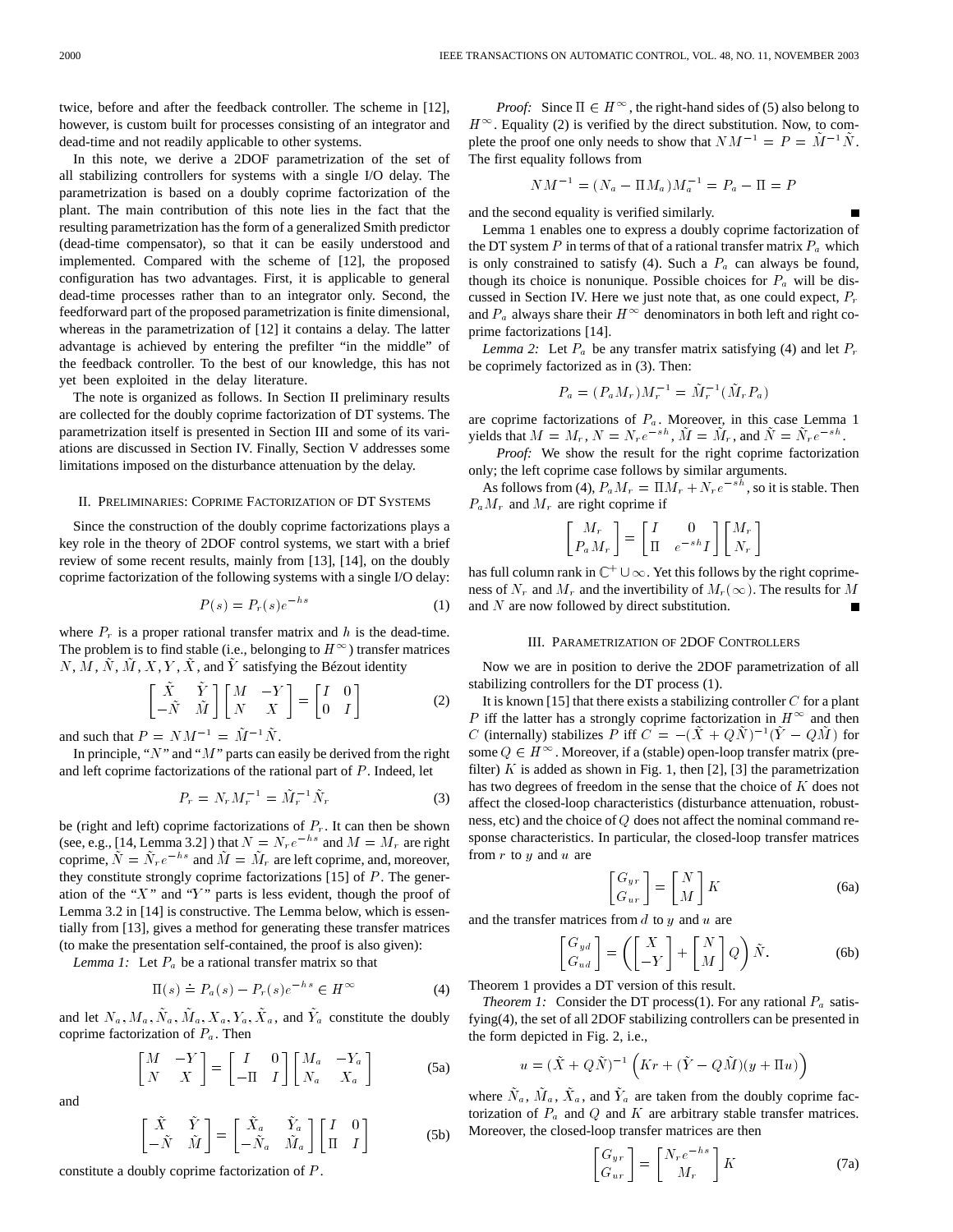

Fig. 1. Standard 2DOF controller parametrization.



Fig. 2. 2DOF controller parametrization for DT systems.

and

$$
\begin{bmatrix} G_{yd} \\ G_{ud} \end{bmatrix} = \left( \begin{bmatrix} X_a + \Pi Y_a \\ -Y_a \end{bmatrix} + \begin{bmatrix} N_r e^{-sh} \\ M_r \end{bmatrix} Q \right) \tilde{N}_r e^{-sh} \tag{7b}
$$

where  $N_r$ ,  $M_r$ , and  $\tilde{N}_r$  are the coprime factorization as in (3) satisfying  $M_r = M_a$  and  $\tilde{M}_r = \tilde{M}_a$ .

*Proof:* Assume now that the doubly coprime factorization of P in (1) is chosen according to Lemma 1. Then, for every Q

$$
-\tilde{Y} + Q\tilde{M} = -\tilde{Y}_a + Q\tilde{M}_a
$$

and

$$
\tilde{X} + Q\tilde{N} = \tilde{X}_a + Q\tilde{N}_a - (-\tilde{Y}_a + Q\tilde{M}_a)\Pi
$$

from which the configuration in Fig. 2 can be obtained.

Formulae (7) then follow by substituting expressions (5) to (6) and using Lemma 2.

The advantage of the configuration in Fig. 2 stems from the fact that all the components of the controller except the internal feedback  $\Pi$  may be finite dimensional.<sup>1</sup>  $\Pi$  can be thought of as a generalized Smith predictor or *dead-time compensator* (DTC). With this rationale in mind, we shall refer to the (possibly) rational component of the feedback part of the controller, i.e.,  $(\tilde{X}_a + Q\tilde{N}_a)^{-1}(\tilde{Y}_a - Q\tilde{M}_a)$ , as the *prim* we shall refer to the (possibly) rational component of the feedback part of the controller, i.e.,  $(X_a+QN_a)^{-1}(Y_a-QM_a)$ , as the *primary part of DTC*.

*Remark 1:* It can be shown that in the 1DOF context (i.e., if  $K = 0$ ) the parametrization in Fig. 2 coincides with that in [16], which was derived using different arguments.

*Remark 2:* The previous remark implies that the robustness analysis of the system in Fig. 2 against (unstructured and even structured) additive and multiplicative uncertainty in  $P_r$  can be completely reduced to that for the delay-free plant  $P_a$ , see [14], [16], [17]. For example, the complementary sensitivity function for the system in Fig. 2 is e delay-free plant  $P_a$ , see [14], [16], [17]. For exi-<br>ntary sensitivity function for the system in Fig. 2<br> $T = N(-\tilde{Y} + Q\tilde{M}) = N_r(-\tilde{Y}_a + Q\tilde{M}_r)e^{-hs}$ .

$$
T = N(-\tilde{Y} + Q\tilde{M}) = N_r(-\tilde{Y}_a + Q\tilde{M}_r)e^{-hs}
$$

Since the delay transfer function is all-pass, it does not affect  $|T(j\omega)|$ and, hence, it also does not affect the robustness radius against multiplicative uncertainty.

# IV. CHOICE OF  $P_a$

When  $P_r$  is stable,  $P_a$  can be any stable transfer matrix. Natural choices are then  $P_a = P_r$  and  $P_a = 0$ . The former yields be any stable tra<br>  $P_a = 0$ . The form<br>  $\dot{=} P_r - P_r e^{-sh}$ 

$$
\Pi = \Pi_{\rm SP} \doteq P_r - P_r e^{-s}
$$

<sup>1</sup>Provided  $Q$  and  $K$  are finite dimensional. Yet these assumptions may be quite natural as  $Q$  and  $K$  are designed for the finite-dimensional plant  $P_a$ .

which brings the feedback part of the structure in Fig. 2 to the classical Smith predictor [18] form. The latter choice yields<br>  $\Pi = \Pi_{\text{IMC}} \doteq -P_r e^{-sh}$ 

$$
\Pi = \Pi_{\rm IMC} \doteq -P_r e^{-}
$$

which produces the IMC controller structure [19]. In both cases, one can chose  $X_a = I$  and  $Y_a = 0$ , resulting in the following closed-loop<br>transfer matrices:<br> $\begin{bmatrix} G_{yd} \end{bmatrix} \begin{bmatrix} I \end{bmatrix} \begin{bmatrix} P_r e^{-sh} \end{bmatrix} \begin{bmatrix} O \end{bmatrix} P_r = sh$ transfer matrices:

$$
\begin{bmatrix} G_{yd} \\ G_{ud} \end{bmatrix} = \left( \begin{bmatrix} I \\ 0 \end{bmatrix} + \begin{bmatrix} P_r e^{-sh} \\ I \end{bmatrix} Q \right) P_r e^{-sh}.
$$

When  $P_r$  is unstable, the choice of  $P_a$  is more restrictive. The authors of [14], [17] proposed to use  $P_a = P_r F_r$ , where  $F_r$  is rational and such that use  $I_a = I_r I_r$ , w<br> $\stackrel{.}{=} P_r(F_r - e^{-hs}I)$ 

$$
\Pi = \Pi_{\text{MSP}} \doteq P_r (F_r - e^{-hs} I)
$$

is stable (modified Smith predictor). Such an  $F_r$  can be found through interpolation. Yet for systems with more than one unstable pole, this procedure increases the order of  $P_a$  and, consequently, the complexity of the doubly coprime factorization of P.

Alternatively, the choice proposed in [13] and [16] (see also [6]) can be used. The idea there is to chose  $P_a$  by the completion of the impulse response of  $P$  to the whole positive semi-axis, which results in an FIR (finite impulse response)  $\Pi$ . More precisely, bring in a statespace realization of the delay-free part of (1)

on of the delay-free part of (1)  

$$
P_r = \begin{bmatrix} \frac{A}{C} & B \\ 0 & 0 \end{bmatrix} = C(sI - A)^{-1}B
$$

where  $(A, B)$  is stabilizable and  $(C, A)$  is detectable. Then,  $P_a$  (having the same order as  $P_r$ ) can be chosen as

order as 
$$
P_r
$$
) can be chosen as  
\n
$$
P_a = \begin{bmatrix} A & B \\ \hline Ce^{-Ah} & 0 \end{bmatrix} = Ce^{-Ah} (sI - A)^{-1}B
$$
\n(8)

so that

$$
\Pi = \Pi_{\text{FIR}} \doteq Ce^{-Ah} (I - e^{-h(sI - A)})(sI - A)^{-1}B \tag{9}
$$

is an entire function of s. Actually, it can be verified that  $\Pi_{\rm FIR}$  has a finite impulse response with support in  $[0, h]$ , which implies that it is stable<sup>2</sup> irrespective of the poles of  $P_r$ .

With this choice of  $\Pi$ , the doubly coprime factorization of  $P_a$  can be easily performed in the state space. To this end, let  $F$  and  $L$  be any matrices of appropriate dimensions such that  $A + BF$  and  $A + LC$ are Hurwitz (such  $F$  and  $L$  exist by the stabilizability and detectability assumptions). Then, using the standard state-space formulas of [21] with the gains F and  $e^{Ah}L$  and the fact that A and  $e^{Ah}$  commute, we have

$$
\begin{bmatrix} M_a & -Y_a \\ N_a & X_a \end{bmatrix} = \begin{bmatrix} \frac{A + BF}{F} & B & -e^{Ah}L \\ \frac{F}{Ce^{-Ah}} & I & 0 \\ 0 & I \end{bmatrix}
$$
 (10a)

and

$$
\begin{bmatrix}\n\tilde{X}_a & \tilde{Y}_a \\
-\tilde{N}_a & \tilde{M}_a\n\end{bmatrix} = \begin{bmatrix}\nA + LC & -e^{-Ah}B & L \\
\hline\nF e^{Ah} & I & 0 \\
C & 0 & I\n\end{bmatrix}.
$$
\n(10b)

<sup>2</sup>Note that such a  $\Pi$  (at least, its part containing unstable poles of  $P_r$ ) must be implemented as a finite-memory integration rather than the difference  $P_a$  –  $P_r e^{-sh}$ , see [5] and [6]. It is also worth stressing, that although  $\Pi_{\text{FIR}}$  is infinite dimensional, it can be safely implemented; see [20].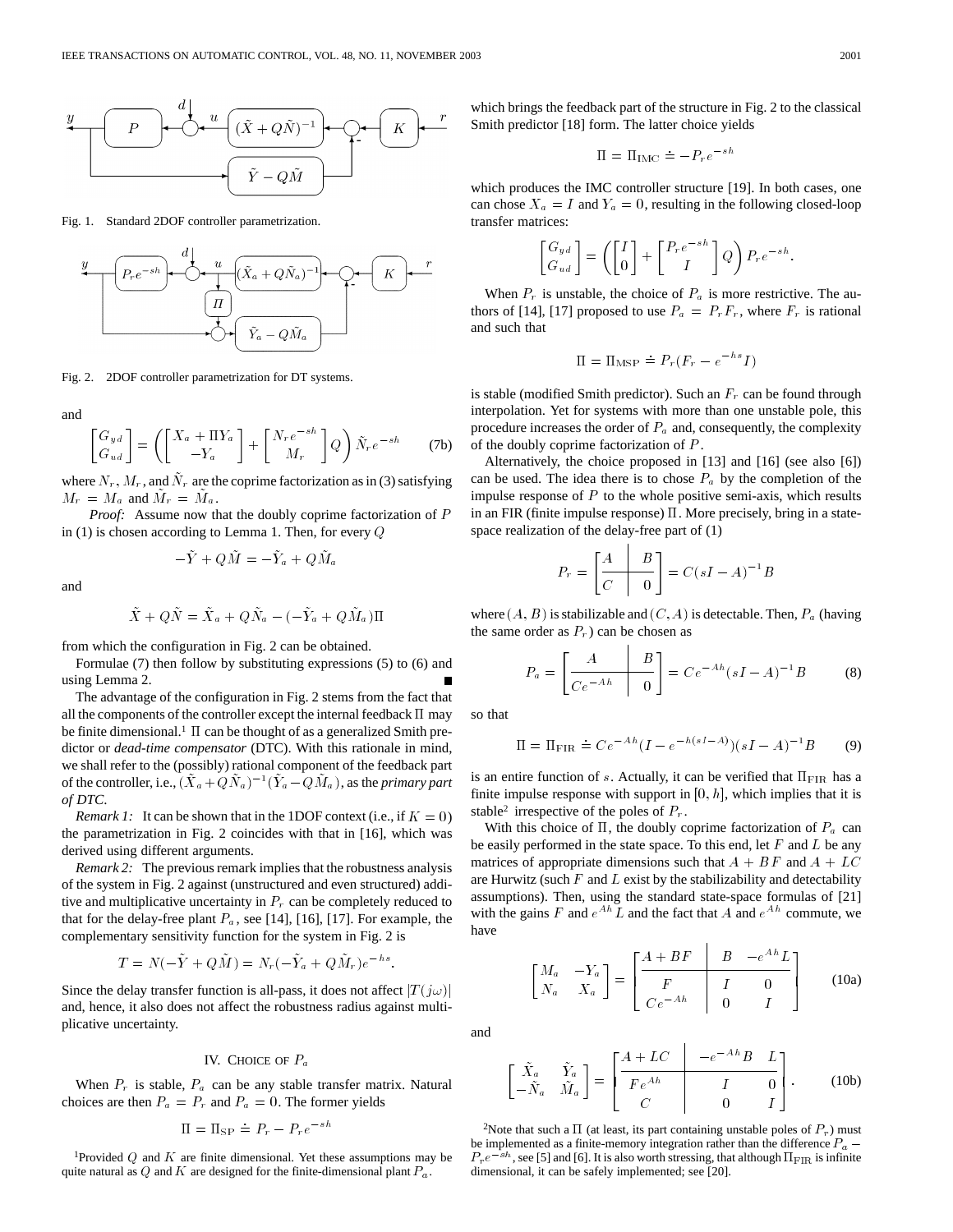#### *A. Integral Action in the Controller*

One potential inconvenience in the design with  $\Pi_{\text{FIR}}$  in (9) is that its presence might alter the low frequency gain of the primary part of DTC. In particular, since  $\Pi_{\mathrm{FIR}}(0) \neq 0$  in general, an integral action is not preserved when implemented in the DTC form. This is unlike the Smith predictor case, where  $\Pi_{SP}(0) = 0$  and therefore the static gain of the primary part of DTC is kept unchanged.

To overcome this problem, one may impose an additional constraint upon the DTC block, namely  $\Pi(0) = 0$ . Apparently, the simplest way to ensure this is to add a static gain to  $P_a$  so that  $\Pi(0) = 0$ . For the

FIR block this modification would result in the following 
$$
P_a
$$
:  
\n
$$
P_a = -C \int_0^h e^{-A\eta} d\eta B + Ce^{-Ah} (sI - A)^{-1} B.
$$
\n(11)

As a matter of fact, the  $\Pi$  producing this  $P_a$  is similar to the prediction block in [6], where it is derived from plant augmentation arguments. Our arguments, however, appear to be somewhat more natural and lead to an interesting extension discussed later.

A potential drawback of the choice in (11) is that the resulting  $P_a$  is no longer strictly proper. This might give rise to some well-posedness problems in the design of the primary part of DTC (which is designed for  $P_a$ ). Yet this problem can be easily resolved by adding strictly

proper dynamics to the "static gain corrector," i.e., as follows:  

$$
P_a = -C \int_0^h e^{-A\eta} d\eta B \frac{1}{\tau s + 1} + Ce^{-Ah} (sI - A)^{-1}B
$$

for some  $\tau > 0$ . Moreover, if  $\tau$  can be chosen equal to one of the  $P_r$ 

stable time constants, then the resulting  $P_a$  is of the same order as  $P_r$ . This can be illustrated by the following simple example. Consider<br>  $P = \frac{e^{-sh}}{(e^{-h} - 1)} = \left(\frac{1}{h} - \frac{T}{e^{-h}}\right) e^{-sh}.$  (12) the unstable plant

$$
P = \frac{e^{-sh}}{s(\tau s + 1)} = \left(\frac{1}{s} - \frac{\tau}{\tau s + 1}\right) e^{-sh}.
$$
 (12)

It can be easily verified that the application of (8) results in

$$
P_a = \frac{1}{s} - \frac{\tau e^{h/\tau}}{\tau s + 1}.
$$

This leads to  $\Pi(0) = \Pi_{\text{FIR}}(0) = h - \tau(e^{h/\tau} - 1) \neq 0$  for all  $h > 0$ . Yet if this  $P_a$  is modified by adding the *stable* first-order transfer function with the time constant  $\tau$  (in order to keep the order of  $P_a$ ) and the gain  $\tau(e^{h/\tau} - 1) - h$ , then the resulting  $P_a$ 

$$
P_a = \frac{1}{s} - \frac{\tau + h}{\tau s + 1} = \frac{1 - hs}{s(\tau s + 1)}
$$
(13)

guarantees that  $\Pi$  is stable and  $\Pi(0) = 0$ . Therefore, an integral action in the primary part of DTC is preserved. It is worth stressing that the<br>
resulting<br>  $\Pi = \frac{1 - e^{-sh}}{1 - sh + \tau e^{-sh}}$ resulting

$$
\Pi = \frac{1 - e^{-sh}}{s} + \frac{1 - sh + \tau e^{-sh}}{\tau s + 1}
$$

is no longer FIR. Its "unstable" part (the first term previously mentioned), however, is still in the FIR form, while the second term contains only stable dynamics and can thus be easily implemented.

Note that  $P_a$  in (13) can be thought of as a rational approximation of P in (12). This suggests that the rationale behind the choice of  $P_a$ may be to seek a "good" approximation of  $P_re^{-sh}$  in a required frequency range, typically in the low frequencies range up to the required crossover frequency, under constraint (4). Such an approach potentially has the following two advantages.

1) Arguably, the underlying idea behind the use of DTC is to reduce the controller design for the (infinite-dimensional) plant  $P$  to that for the (finite-dimensional) auxiliary plant  $P_a$ . This replacement always preserves closed-loop stability yet might not preserve closed-loop performance. Indeed, the designed loop gain  $L_a$  =  $P_a K_a$  is different from the actual loop gain  $L = P K_a (I$ closed-loop performance. Indeed, the designed loop gain  $L_a = P_a K_a$  is different from the actual loop gain  $L = P K_a (I - \Pi K_a)^{-1}$  (here  $K_a$  stands for the primary part of the DTC). It can be shown that

$$
S = (I - \Pi K_a) S_a
$$

 $S = (I - \Pi K_a)S_a$ <br>where  $S_a \doteq (I - L_a)^{-1}$  and  $S \doteq (I - L)^{-1}$  are the designed and actual sensitivity functions, respectively. Hence, "small"  $\Pi$ might be crucial to preserve small sensitivity function (cf. the discussion in [19, Sec. 6.2 2]).

2) Smith predictor (DTC) schemes are sometimes regarded as nonrobust, especially with respect to uncertain dead time. We believe that the reason lies in the delay-free nature of the design of the primary controller: in the delay-free design one might be tempted to choose a controller that is too aggressive, e.g., a controller with too high bandwidth. In other words, design limitations imposed by the delay do not show up explicitly the the design of the primary controller. Yet DTC schemes do not enable one to circumvent inherent limitations imposed by the delay. Rather, they are just intended to simplify the design procedure. From this point of view, the choice of  $P_a$  as an approximation of  $P_re^{-sh}$  (even when  $P_r$  is stable) might be of value as this might capture at least some of the delay limitations, thus preventing excessively aggressive design of the primary controller.

A thorough study of these issues goes beyond the scope of this note and is, therefore, not further pursued here.

## V. CONSTRAINTS ON THE DISTURBANCE ATTENUATION

In this section, we consider in more detail the properties of the transfer matrix  $\hat{G}_{yd} = G_{yd} e^{hs}$  from  $\hat{d} = e^{hs} d$  to the output y for the system in Fig. 2.

### *A. Disturbance Response*

From (7a), we have

a), we have  
\n
$$
\hat{G}_{yd} = (X_a + \Pi Y_a + N_r Qe^{-hs})\tilde{N}_r
$$
\n
$$
= (X_a + P_a Y_a - (P_r Y_a - N_r Q)e^{-hs})\tilde{N}_r
$$
\n
$$
= P_r - (P_r Y_a - N_r Q)\tilde{N}_r e^{-hs}.
$$

One can see that in the interval [0; h] the controller (i.e., Q) does *not* affect the disturbance response. It is then natural to exclude that part of  $\hat{G}_{yd}$  from further analysis. To this end, let us introduce the transfer<br>matrix<br> $P = \begin{bmatrix} A & B \end{bmatrix} = C e^{Ah} (eI - A)^{-1} P$ matrix

$$
P_h = \left[\begin{array}{c|c} A & B \\ \hline C e^{Ah} & 0 \end{array}\right] = Ce^{Ah}(sI - A)^{-1}B.
$$

It can be easily verified that the transfer matrix

be easily verified that the transfer matrix  
\n
$$
\Delta_h \doteq P_r - P_h e^{-hs} = C(I - e^{-h(sI - A)})(sI - A)^{-1}B
$$

is stable (it is FIR). The transfer matrix 
$$
\hat{G}_{yd}
$$
 can then be written as  
\n
$$
\hat{G}_{yd} = \Delta_h + (G_h + N_r Q \tilde{N}_r)e^{-hs}
$$
\n(14)

:

where

$$
G_h \doteq P_h - P_r Y_a \tilde{N}_r.
$$

Since  $\hat{G}_{yd}$  is stable by construction, so is  $G_h$ . For example, if  $\Pi$  is chosen to be equal to  $\Pi_{\rm FIR}$  as given by (9), then (10) leads to the following state-space realization of  $G_h$ :  $\mathbf{I}$ 

$$
G_h = \begin{bmatrix} A + BF & e^{Ah} LC & 0 \\ 0 & A + LC & B \\ -C & Ce^{Ah} & 0 \end{bmatrix}
$$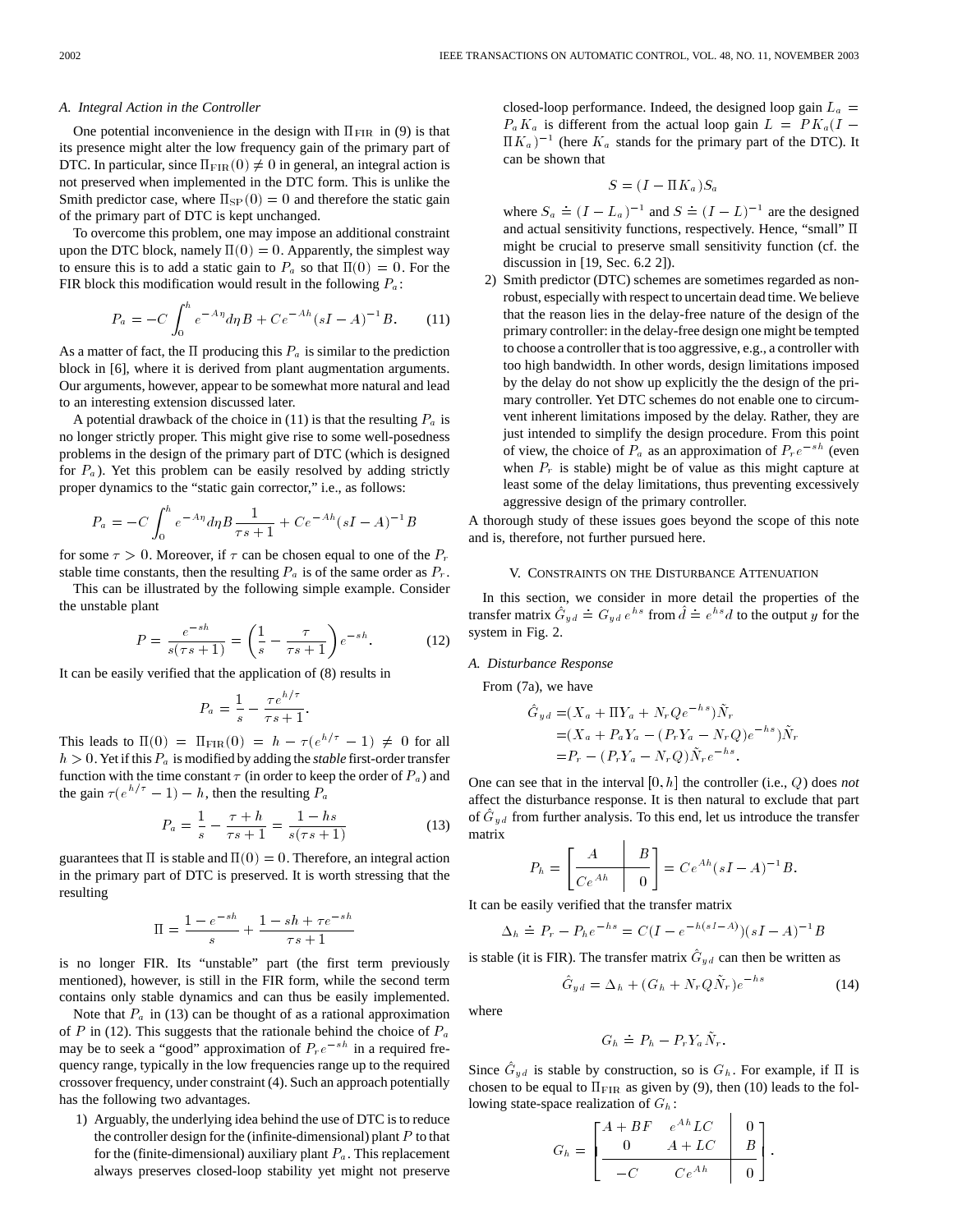It follows from (14) that a norm (i.e., its energy or pick) of  $y$  is always bounded from below by the corresponding norm of the signal  $y_h$  =  $\Delta_h d$  truncated to [0, h]. In other words, the latter quantity imposes a strict limitation of the achievable disturbance attenuation performance in any dead-time system regardless the choice of the controller.

It is worth stressing that the design of Q should in general depend not only upon  $N_r$  and  $N_r$  (which are delay independent) but also upon  $G_h$ , which does depend on the delay unless  $A = 0$ . Moreover, unless<sup>3</sup>  $y<sub>h</sub>$ is zero outside the interval [0, h], the choice of Q should also take  $\Delta_h$ into account. Therefore, the design of the rational part of the controller in Fig. 2 should in general be *delay dependent*. This point is illustrated below.

## *B. "Ideal" Attenuation of Step Disturbances*

Assume that the plant  $P$  is "square" in the sense that its input and output dimensions coincide and that the disturbance is the unit step signal, i.e.,  $d(s)=1/s$ .

Following the aforementioned reasoning, let us consider the response y separately in intervals [0, h] and  $(h,\infty)$ . In the first interval, the control input does not react on  $d$  and hence the response is just the step response of  $P_r$ . In the second interval, the contribution of  $\Delta_h$  to the disturbance response,  $y_h$ , is constant

$$
y_h(t) = \Delta_h(0) = C \int_0^h e^{A\eta} d\eta B \qquad \forall t \in (h, \infty).
$$

Hence, the disturbance attenuation problem can be reduced in this case to the pure rational problem of "minimizing" (in whatever sense) the transfer matrix

$$
G_{\epsilon} \doteq \frac{1}{s} \left( \Delta_h(0) + G_h + N_r Q \tilde{N}_r \right).
$$

The asymptotically perfect rejection of  $d$  in all directions is then equivalent to  $G_{\epsilon} \in H^{\infty}$  which, in turn, is equivalent to the interpolation condition

$$
Q(0) = -N_r(0)^{-1} \left(\Delta_h(0) + G_h(0)\right) \tilde{N}_r(0)^{-1}.
$$

This condition actually implies that the integral action is added to the controller. Obviously, such a Q can always be chosen provided that the rational part of the plant,  $P_r$ , has no transmission zeros at the origin.

The disturbance response in the presence of delay is thus never zero due to the open-loop behavior in the interval  $[0, h]$ . The best the controller can achieve is to eliminate the effect of  $d$  for  $t > h$ . This could be done by the choice  $Q = Q_*$ , where

$$
Q_* \doteq -N_r^{-1} \Big(\Delta_h(0)+G_h\Big) \tilde{N}_r^{-1}.
$$

This choice would lead to what we call the *ideal attenuation* of the disturbance signal  $d$ . By "ideal" we mean here that the disturbance response is zero whenever the controller has information about the disturbance, i.e., in the interval  $(h,\infty)$ . Yet the obvious problem here is that under our assumption that  $P_r$  is strictly proper,  $Q_* \notin H^\infty$ . On the other hand, if  $P_r$  is minimum phase, then the almost ideal disturbance attenuation can be achieved by augmenting  $Q_*$  with some low-pass filters, for example, by  $Q = (1/(\lambda s + 1)^r) Q_*$ , where r is chosen to guarantee the properness of  $Q$  and  $\lambda > 0$  is "small enough."

# VI. CONCLUDING REMARKS

In this note the parametrization of all stabilizing 2DOF controllers for DT systems has been derived. The derivation uses a simple form of

<sup>3</sup>Roughly, if d acts in [0,  $\infty$ ), then  $y_h$  might be zero at  $(h, \infty)$  only if  $d(t) =$  $\delta(t)$ .

the doubly coprime factorization for DT systems. The closed-loop part of the proposed controller takes the form of the DTC, whose rational part has the same form as in the delay-free case. The proposed 2DOF parametrization enables one to analyze the set-point and disturbance responses separately, without the need to compromise them (as in conventional Smith predictor schemes).

The note has discussed some DTC schemes and suggested a novel approach to the choice of the dead-time compensation block that preserves the low-frequency properties of the rational part of the controller (including the static gain, so that this approach can be thought of as an extension of the ideas of [6]). This conceptually simplifies the design of the rational part of the controller and also suggests that the internal feedback (predictor) block of the DTC should be "small" in the frequency range where the rational part of the controller has high gain.

The proposed parametrization has also been used to analyze the disturbance attenuation properties of DT systems. It has been shown that there always exists a strict constraint on the achievable disturbance attenuation level and that the controller attempting to achieve this level inherently depends on the delay. This fact is somewhat surprising, taking into account the conventional trend to use DTC schemes in order to eliminate delay from the analysis.

#### **REFERENCES**

- [1] I. M. Horowitz, *Synthesis of Feedback Systems*. New York: Academic, 1963.
- [2] D. C. Youla and J. J. Bongiorno Jr, "A feedback theory of two-degree-offreedom optimal Wiener-Hopf design," *IEEE Trans. Automat. Contr.*, vol. AC-30, pp. 652–665, July 1985.
- [3] M. Vidyasagar, *Control System Synthesis: A Factorization Approach*. Cambridge, MA: MIT Press, 1985.
- [4] C. Bonnet and J. R. Partington, "Bézout factors and  $L^1$  -optimal controllers for delay systems using a two-parameter compensator scheme," *IEEE Trans. Automat. Contr.*, vol. 44, pp. 1512–1521, Aug. 1999.
- [5] Z. J. Palmor, "Time-delay compensation—Smith predictor and its modifications," in *The Control Handbook*, S. Levine, Ed. Boca Raton, FL: CRC Press, 1996, pp. 224–237.
- [6] K. Watanabe and M. Ito, "A process-model control for linear systems with delay," *IEEE Trans. Automat. Contr.*, vol. AC-26, pp. 1261–1269, June 1981.
- [7] W. D. Zhang, Y. X. Sun, and X. Xu, "Two degree-of-freedom smith predictor for processes with time delay," *Automatica*, vol. 34, pp. 1279–1282, 1998.
- [8] M. R. Matausek and A. D. Micic, "On the modified smith predictor for controlling a process with an integrator and long dead-time," *IEEE Trans. Automat. Contr.*, vol. 44, pp. 1603–1606, Oct. 1999.
- [9] S. Majhi and D. P. Atherton, "Modified smith predictor and controller for processes with time delay," *IEE Proc. Control Theory Appl.*, vol. 146, pp. 359–366, 1999.
- [10] J. E. Normey-Rico and E. F. Camacho, "A unified approach to design dead-time compensators for stable and integrative processes with dead-time," *IEEE Trans. Automat. Contr.*, vol. 47, pp. 299–305, Feb. 2002.
- [11] Q.-C. Zhong and J. E. Normey-Rico, "Control of integral processes with dead time. Part 1: Disturbance observer-based 2DOF control scheme," *IEE Proc. Control Theory Appl.*, vol. 149, pp. 285–290, 2002.
- [12] K. J.Åström, C. C. Hang, and B. C. Lim, "A new smith predictor for controlling a process with an integrator and long dead-time," *IEEE Trans. Automat. Contr.*, vol. 39, pp. 343–345, Feb. 1994.
- [13] R. F. Curtain, G. Weiss, and M. Weiss, "Coprime factorization for regular linear systems," *Automatica*, vol. 32, no. 11, pp. 1519–1531, 1996.
- [14] G. Meinsma and H. Zwart, "On  $H^\infty$  control for dead-time systems," *IEEE Trans. Automat. Contr.*, vol. 45, pp. 272–285, Feb. 2000.
- [15] M. C. Smith, "On stabilization and existence of coprime factorizations," *IEEE Trans. Automat. Contr.*, vol. 34, pp. 1005–1007, Sept. 1989.
- [16] L. Mirkin and N. Raskin, "Every stabilizing dead-time controller has an observer-predictor-based structure," *Automatica*, vol. 39, no. 10, pp. 1747–1754, 2003.
- [17] H. Zwart and J. Bontsema, "An application driven guide through infinite-dimensional systems theory," in *Proc. Plenary Lectures and Mini-Courses, ECC'97*, G. Bastin and M. Gevers, Eds., 1997, pp. 289–328.